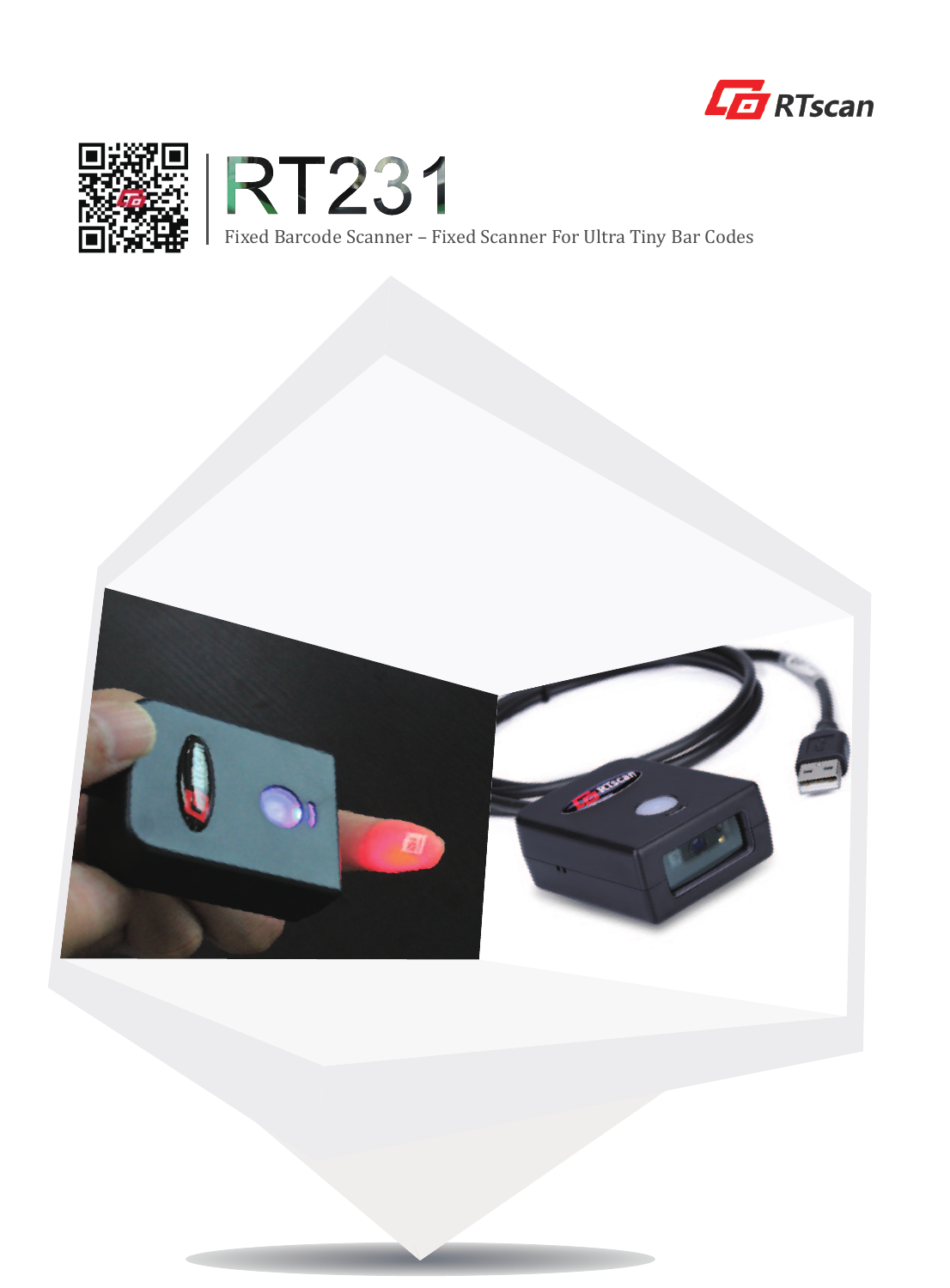

Readable those very tiny bar codes (especially Data Matrix bar codes) from paper, from chips or from objects surface.

With 752\*480 imager sensor and special optimization for ultra small 2d bar codes, it can read those very tiny Data Matrix codes that can't be read by most of other scanners.

Fixed mount design, can be easily embedded inside kiosks, vending machine or any other holder.

There are two M3 screw holes for fixing.